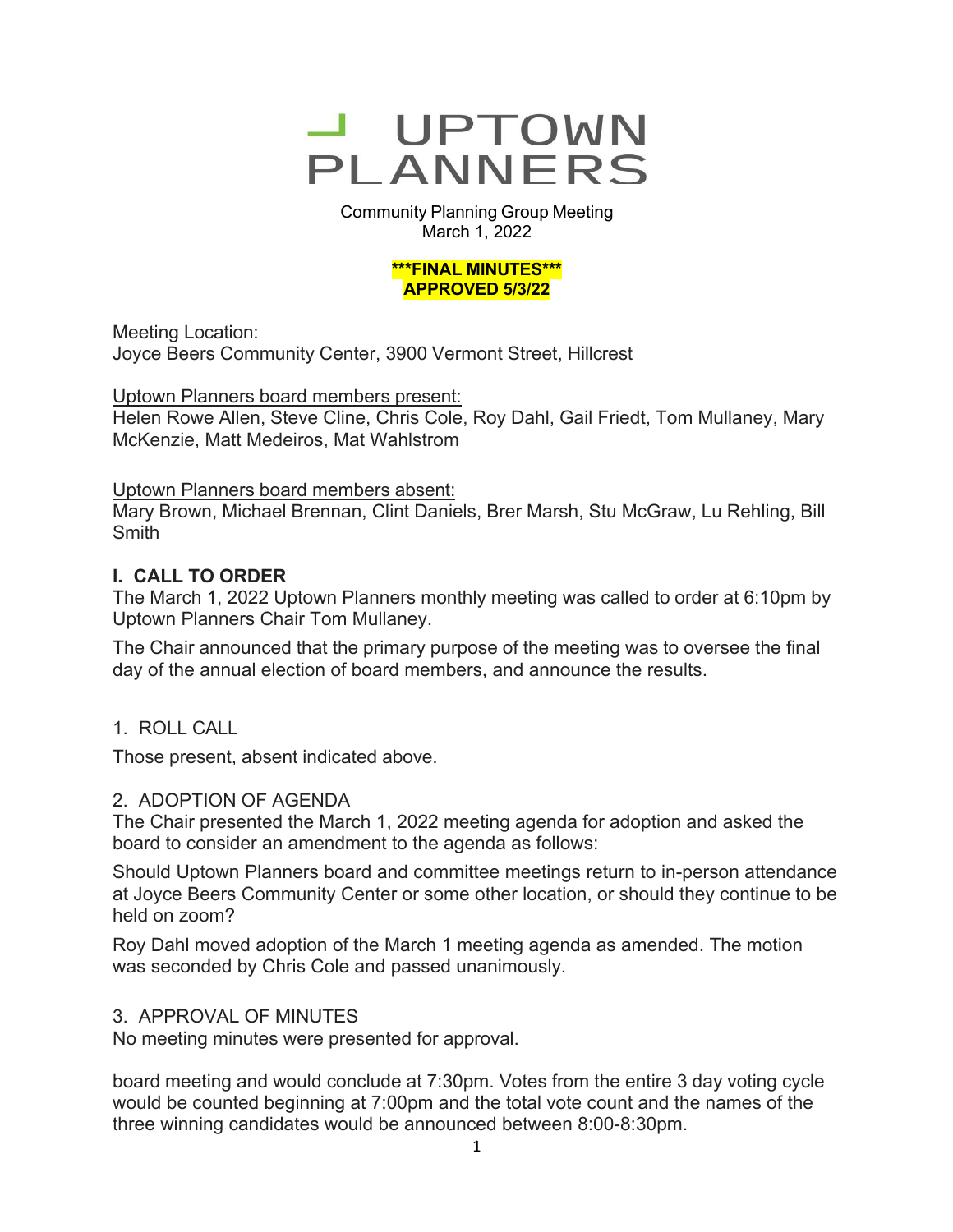# **II. ANNOUNCEMENTS**

1. STEVE CLINE, Chairperson, Election Committee The Committee Chair reported that voting was being held concurrently with the meeting.

2. SHANNON MULDERIG, Senior Planner, Project Manager for Plan Hillcrest, City Planning Department. ONLINE ENGAGEMENT TOOL

The launch of an Online Engagement Tool for the Hillcrest Focused Plan Amendment will be available next week for anyone who wishes to participate. The online engagement tool (survey) ends Thursday, March 31, 2022. (This was later extended to midnight on April 11).

# **III. REPRESENTATIVES**

**DAVID MIER, Representative for Community Relations, UC San Diego.** CONSTRUCTION UPDATE, UC San Diego Hillcrest Redevelopment

The UCSD redevelopment features new facilities, amenities and expanded patient care. Upcoming is the road closure of Bachman Place between Hotel Circle South and Montecito Way. It is anticipated that Bachman Place will be closed for at least 22 months beginning Monday, April 4, 2022.

Expect an increase in demolition, excavation and new construction. To date, one parking structure has been demolished. One parking structure remains open for employees and patients only. Pedestrian through-traffic is strongly discouraged. Notification of this update will be mailed to 3,500 nearby residents and businesses.

Attempts to notify the unhoused population living in adjacent canyons will be made. Mr. Mier asked that questions, comments, concerns, or complaints be directed to: Barbara Anderson, UCSD Project Manager, 858-967-6464 or baanderson@ucs

## **ABBEY REUTER, Community Representative, Supervisor Nathan Fletcher.**

District 4 Supervisor Nathan Fletcher was elected to a second term as Chairperson of the 2022 San Diego County Board of Supervisors.

The County Board of Supervisors and the Metropolitan Transit System (MTS) have made 9 surplus properties, totaling 13 acres of real estate, available for development as affordable housing.

The County Board of Supervisors appropriated \$3,875,000 in state funding for a Microbusiness Grant program for 1550 micro-businesses through the County, found at: San Diego county.gov/microbusinessgrant.html

A search to fill the position of Interim San Diego County Sheriff is underway. Sheriff Bill Gore announced his retirement effective February 3, 2022.

Supervisor Fletcher's 3 Year Impact Report 2019-2021 regarding Making a Difference in People's Lives, Improving Communities and Building A Better Future can be found at: nathan.fletcher@sdcounty.ca.gov